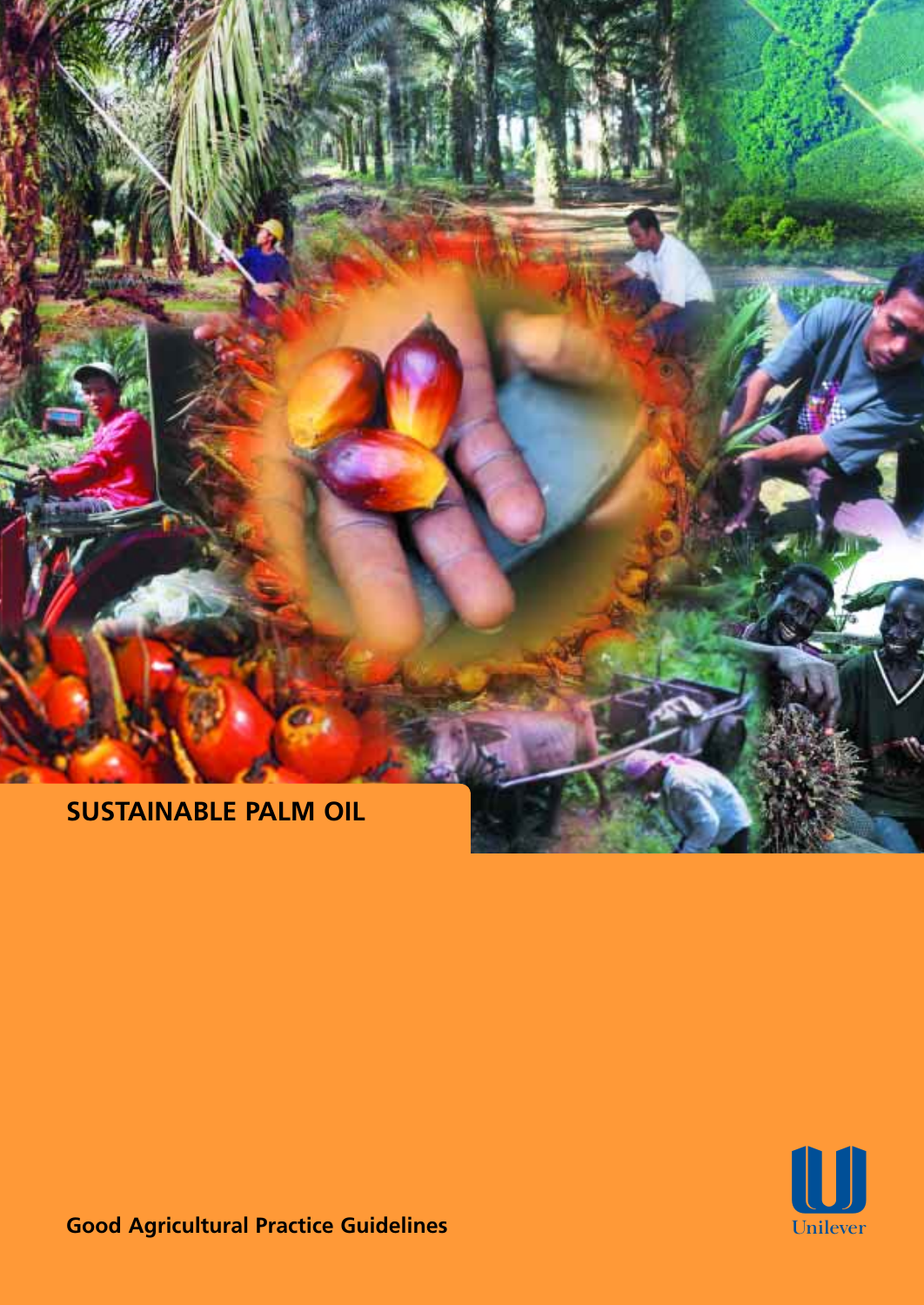# **Contents**

**K** 

E

 $\cdot$ 

ť

Ŀ

Í

É

|  | Introduction                     | > 01  |
|--|----------------------------------|-------|
|  | 1. Soil Fertility                | > 02  |
|  | 2. Soil Loss                     | > 04  |
|  | 3. Nutrients                     | >06   |
|  | 4. Pest Management               | > 08  |
|  | 5. Biodiversity                  | >10   |
|  | 6. Product Value                 | $>12$ |
|  | 7. Energy                        | > 13  |
|  | 8. Water                         | >14   |
|  | 9. Social and Human Capital > 15 |       |
|  | 10. Local Economy                | >16   |
|  | <b>Bibliography</b>              | >17   |
|  |                                  |       |

Note

This document has been discussed with the members of the Unilever Sustainable Agriculture Advisory Board (SAAB). The SAAB is a group of individuals, specialists in agricultural practices or representatives of non-governmental organisations (NGOs), who have expertise in different aspects of sustainability. They have agreed to critically assist Unilever in the evolution of Sustainable Agriculture indicators and good practices for a range of raw material crops. The contents of this document and the choices made herein are, however, the responsibility of Unilever only.

Cover Design: Montage of Photos from Palm Oil Estates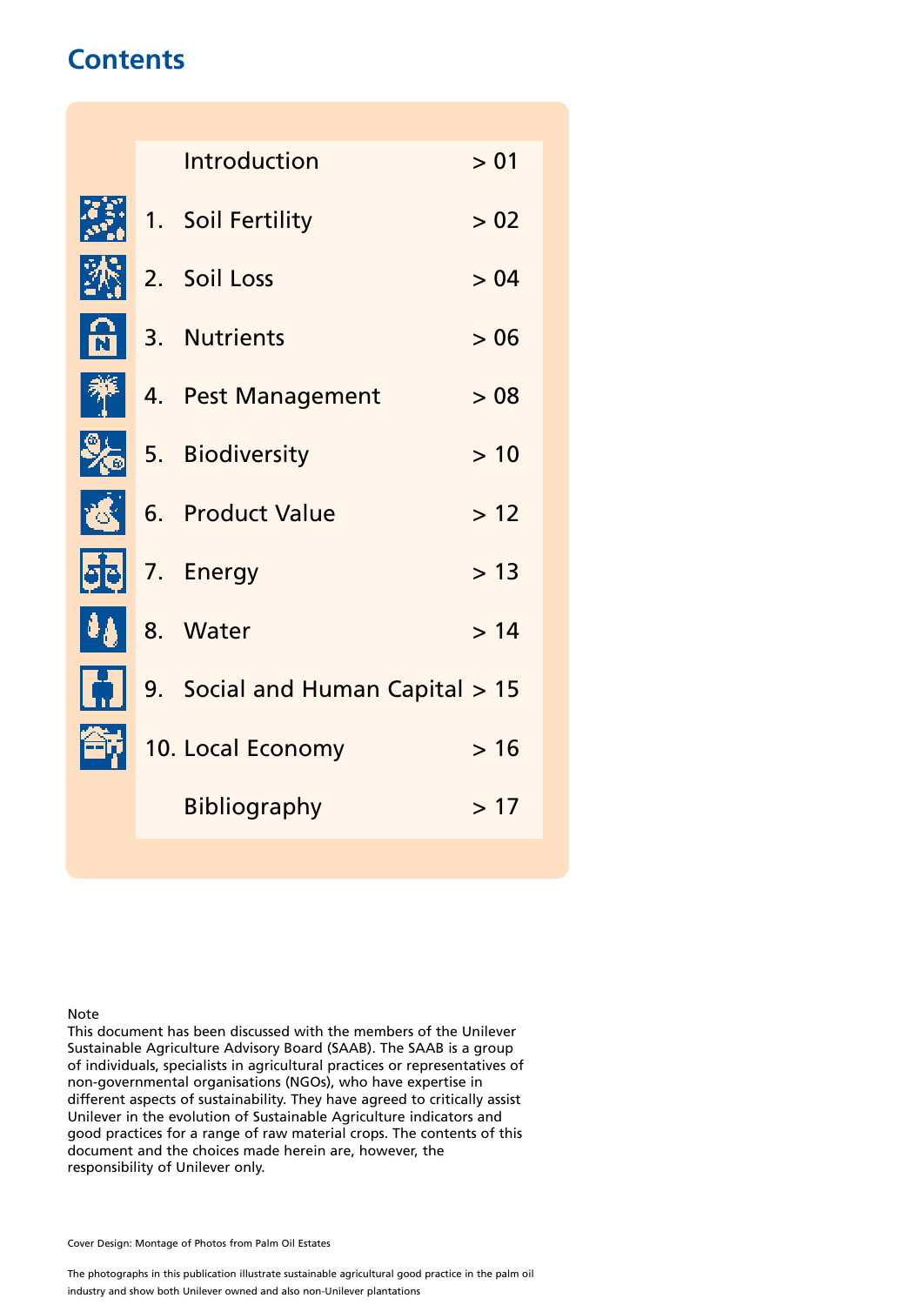# <span id="page-2-0"></span>**Introduction and the contract of the contract of the contract of the contract of the contract of the contract of the contract of the contract of the contract of the contract of the contract of the contract of the contract**



This guide has been developed under the Unilever Sustainable Agriculture Initiative to support sustainable management practices for palm oil production. Ten indicators of sustainability have been identified, each with specific good agricultural practice recommendations:

- Soil Fertility Soil Loss
	-
- 
- Nutrients Pest Management
- Biodiversity Product Value
- Energy  **Water**
- Social and Human Capital Local Economy

Areas of potential opportunity for improvement have also been identified.

The development of these good agricultural practice guidelines has been based upon a thorough evaluation of potential agronomic practices and associated inputs. It has drawn upon the considerable oil palm research and practical cultivation experience in Malaysia, Indonesia and West Africa. The guidelines have been produced in consultation with relevant scientists and specialists, including members of the Unilever Sustainable Agriculture Advisory Board (SAAB).

There is a companion booklet, 'Palm Oil – A Sustainable Future', which describes the background to this sustainable agriculture initiative (see Bibliography). There is also a technical guide to the methodologies recommended for the measurement of sustainability indicators.

Contributions to the continuous improvement of these guidelines are welcome and can be sent to us via email: [sustainable.agriculture@unilever.com.](mailto:sustainable.agriculture@unilever.com) 

> Riparian reserves and wildlife corridors composed of natural forests should be maintained in palm oil plantations to provide habitats for indigenous plants and animals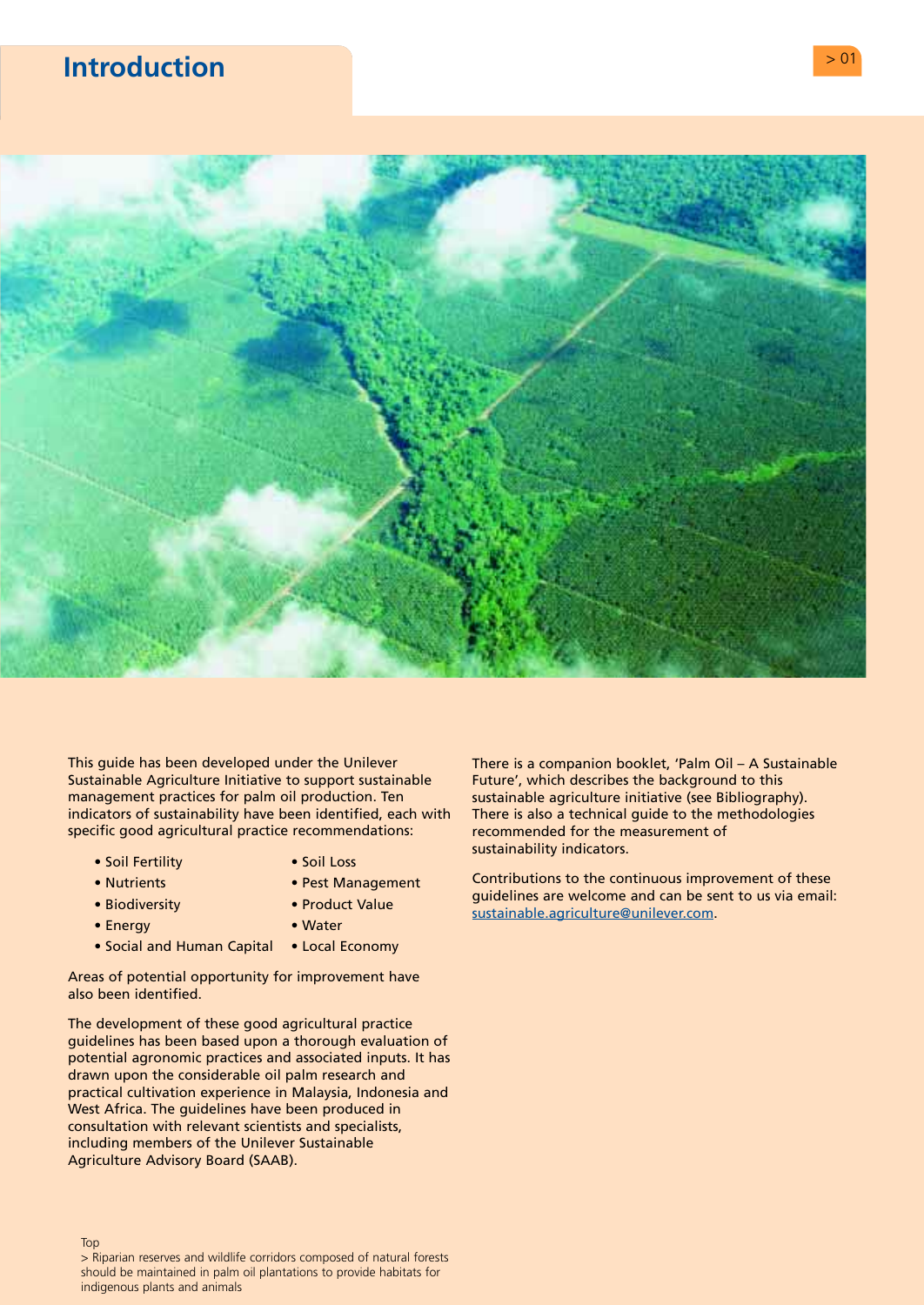# <span id="page-3-0"></span>**1. Soil Fertility**  $> 0.2$





**Organic matter** is important for maintaining soil health and soil structure, as well as reducing soil loss and increasing nutrient and water use efficiency. Organic matter levels should be maintained at, or improved to a satisfactory equilibrium value for the soil type. Organic matter will derive from cleared vegetation in new plantings, from the return of fronds, male inflorescences, shed leaf bases and old roots in existing stands and from felled palms in replants. Organic matter levels can be improved by adding waste biomass from palm oil processing, such as empty fruit bunches, mill effluent and decanter solids, palm shell and fibre.

Long term deterioration in soil structure and fertility may result from **compaction**, particularly with mechanisation and from changes in **soil pH** (especially in acid sulphate soils). **Salinity** can be a problem in coastal plantings due to sea water inundation or seepage and as a side effect of irrigation in low-rainfall areas.

# **Good Practice**

### **Organic Matter**

- During planting/replanting all vegetation to be Immediate ground cover can be provided by felled windrow the old trunks along contours. On terraced creeping legume covers.<br>slopes, place trunks on terrace edges where possible.
- disease problems require it. Stacked between palms in the palm row.
- During clearing, minimise the period of no ground The upper or leafy half should be spread in the cover. Ground cover slows the depletion of soil non-harvesting inter-row. organic matter from the effects of sunlight and erosion. It also adds to the organic matter content  $T_{\text{top}}$ <br>through leaf and plant litters.  $> E$
- cleared should be windrowed into a broad swathe, extinculate trunks (do not stack high) and trunk chippings and<br>Ieaving only a cleared planting avenue. On slopes, extinculate the followed by rapid establishment of should be followed by rapid establishment of
- During harvesting or pruning, cut fronds should be • There should be no burning unless serious pest and cut into two and the petiole or frond base half
	-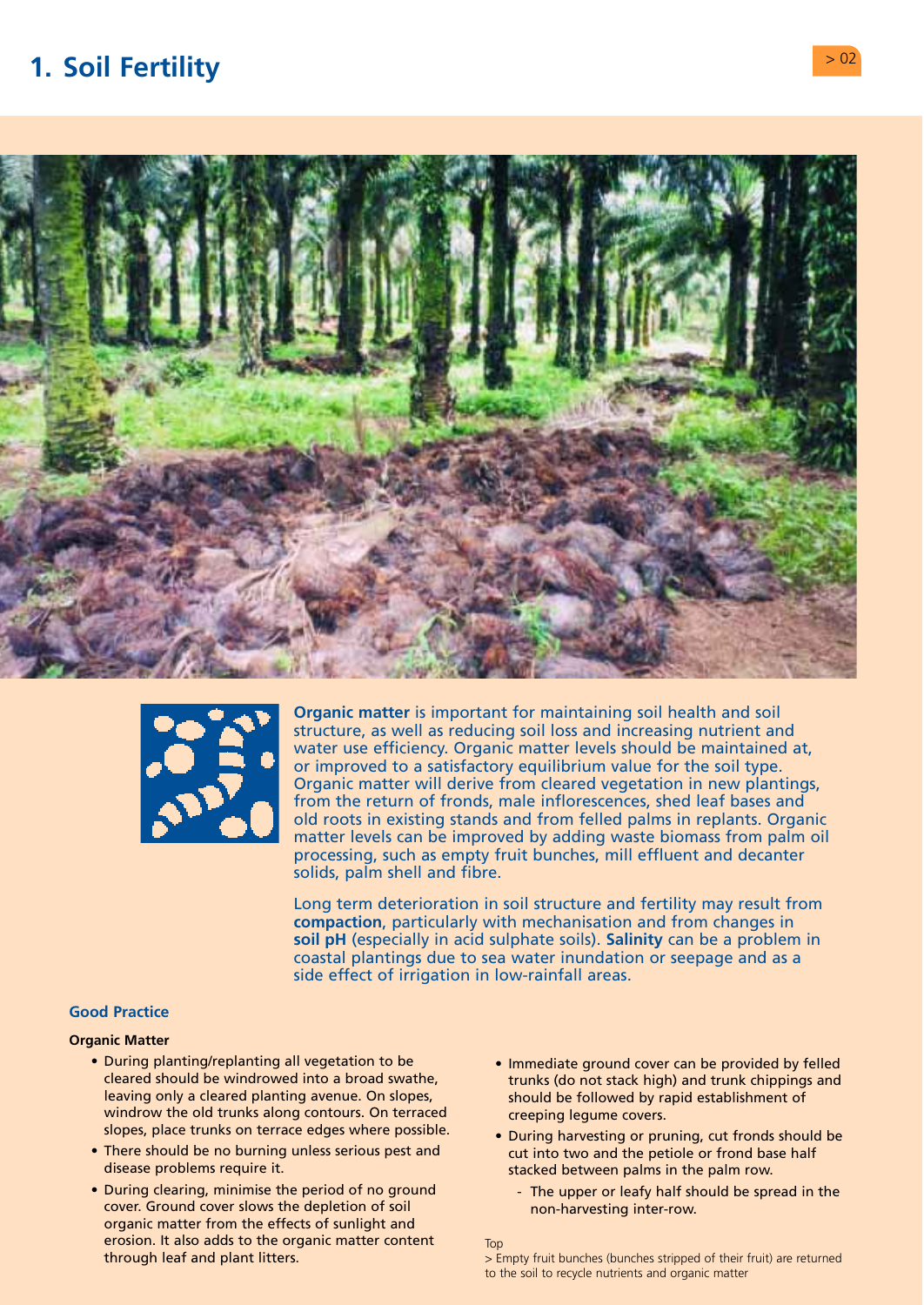- Where fronds are not cut into two, the petiole base or frond stalk end should be placed squarely in the windrow with the frond tip pointing outwards.
- On slopes, the frond stack should follow contours and on terraces they should be placed along the terrace edge.
- Recycle all organic materials empty fruit bunches (EFB), mill effluent and decanter solids as well as surplus shell and fibre - to the field. The return should concentrate on fields where the organic matter needs increasing to equilibrium levels, taking transportation costs into consideration. Decanter solids and excess shell from the mill could be mixed with EFB to be returned to the field. Where feasible, the EFB can be composted and soaked with effluent before field spreading.

#### **Soil Compaction**

- Size tractors and trailers for in-field collection of fresh fruit bunches taking soil type and compaction potential into consideration.
- Ensure tractor and trailer tyres are always inflated to the correct pressure.
- Use tracked vehicles, low ground-pressure tyres or double tyres for soft soils.
- Use draught animals or wheelbarrows for very soft soils where machinery is frequently bogged down.
- Avoid use of heavy machines off-road during rainy periods or on very wet soils.
- Where slippage is not a problem, encourage ground cover of paths and tractorways.
- Apply excess shell in areas where it could stabilise road and path surfaces or help to reduce dust.
- Use cable systems for transportation where economically justified.
- At each replanting, alternate the frond pile row with the harvesting path of the previous planting. The new frond pile rows will therefore be where the harvesting paths were previously.

#### **Soil pH and Salinity**

- Where ammonium sulphate is applied to the weeded circle around the palm, alternate this with ammonium nitrate and/or urea if acidification is a potential problem. Broadcast application is usually preferable to circle application.
- For soils with pH>6.0, the use of ammonium sulphate is preferable to ammonium nitrate in order to lower the pH to an optimum for oil palms.
- Maintain the proper water-table over all acid sulphate layers. A lowering of the water-table and consequent oxidation of the sulphide results in sulphuric acid build-up.
- In coastal plantings, use bunds and proper watertable management to prevent seawater inundation or seawater seepage into ground water.



> Ground cover slows depletion of the organic matter in soil and also supplements it through the addition of plant and leaf litter



> Compaction is reduced on very soft soils by using draught animals instead of machinery

- Establish 'equilibrium organic matter levels' for local soils and conditions.
- Research in-field harvesting path design to reduce erosion, puddling and rutting.
- Efficiencies in recycling organic matter in respect of nutrients are discussed under Nutrients (page 07).
- Soil-borne pests and diseases (e.g. *Ganoderma*) are important to many crops. Cultural practices that reduce disease incidence by improving soil health are often imperfectly understood. The need for this research is covered in Pest Management (page 09).
- The soil has to be viewed as a complex living environment and the influence of ground vegetation, biomass return, pesticide and fertiliser use on its health must be further researched. Accurate and practical methods of measuring and monitoring soil health have to be developed.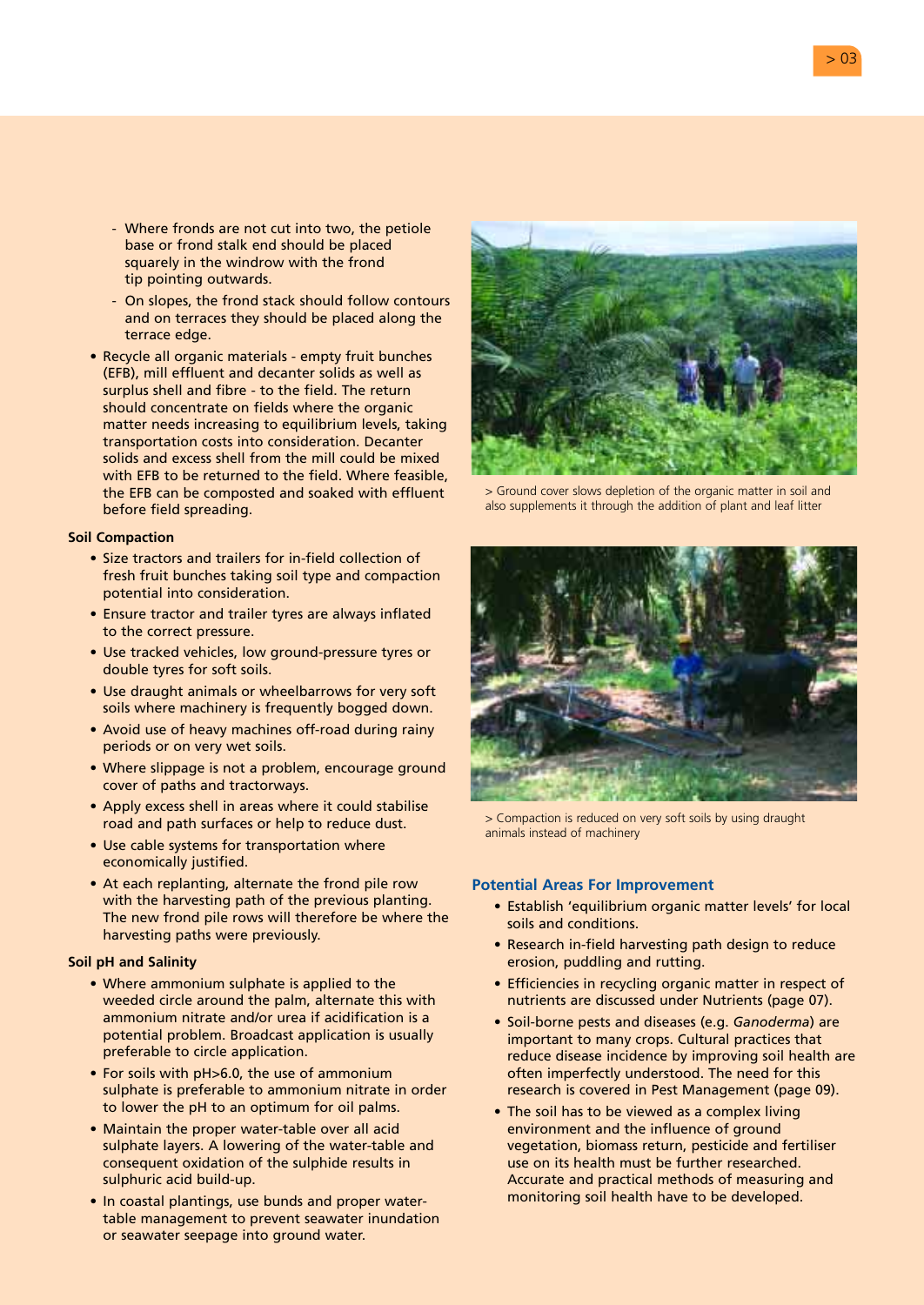# <span id="page-5-0"></span>**2. Soil Loss** > 04





Soil erosion can be high in the tropics if steps are not taken to control it. Most important is to maintain some **ground cover**  vegetation. Perennial tree cropping systems where the trees are established along with cover crops should cause much less **soil erosion** than annual crops. Nevertheless, heavy rainfall can still result in high erosion rates where soil is exposed and specific erosion control measures should be taken in vulnerable areas. Demand for **topsoil for nursery use** can result in degradation of extraction areas.

# **Good Practice**

### **Ground Cover**

- Plant appropriate legume cover crops as early as possible after clearing (or partial clearing with under-planting). This will also help to prevent *Oryctes* breeding in the felled palm trunk as well as improving the fertility of the soil.
- Encourage moss, soft grasses and ferns under older palms in place of competitive weeds. Do not blanket spray with herbicides; where necessary, spot spray to remove specific harmful weeds.
- If interline vegetation is too tall for agricultural operations on palms, use contact herbicides to spray it down especially before flowering and seed set.

### **Soil Erosion**

- Spread or stack pruned fronds along contours, even on gently sloping land. Empty fruit bunches (EFB) should also be placed in such a way that erosion is reduced in vulnerable areas.
- During replanting of slopes, windrow old tree trunks along contours.
- Do not use heavy machinery where soil erosion is likely to result from such use.
- Recognise that erosion risks vary with climate and rainfall patterns, soil type, slope (length and gradient), ground cover (by crop and vegetation), drainage, road design and crop management. Take expert advice on the specific physical measures required to reduce slope length and hence erosion risk on slopes of more than 10 degrees and less if on sandy soils.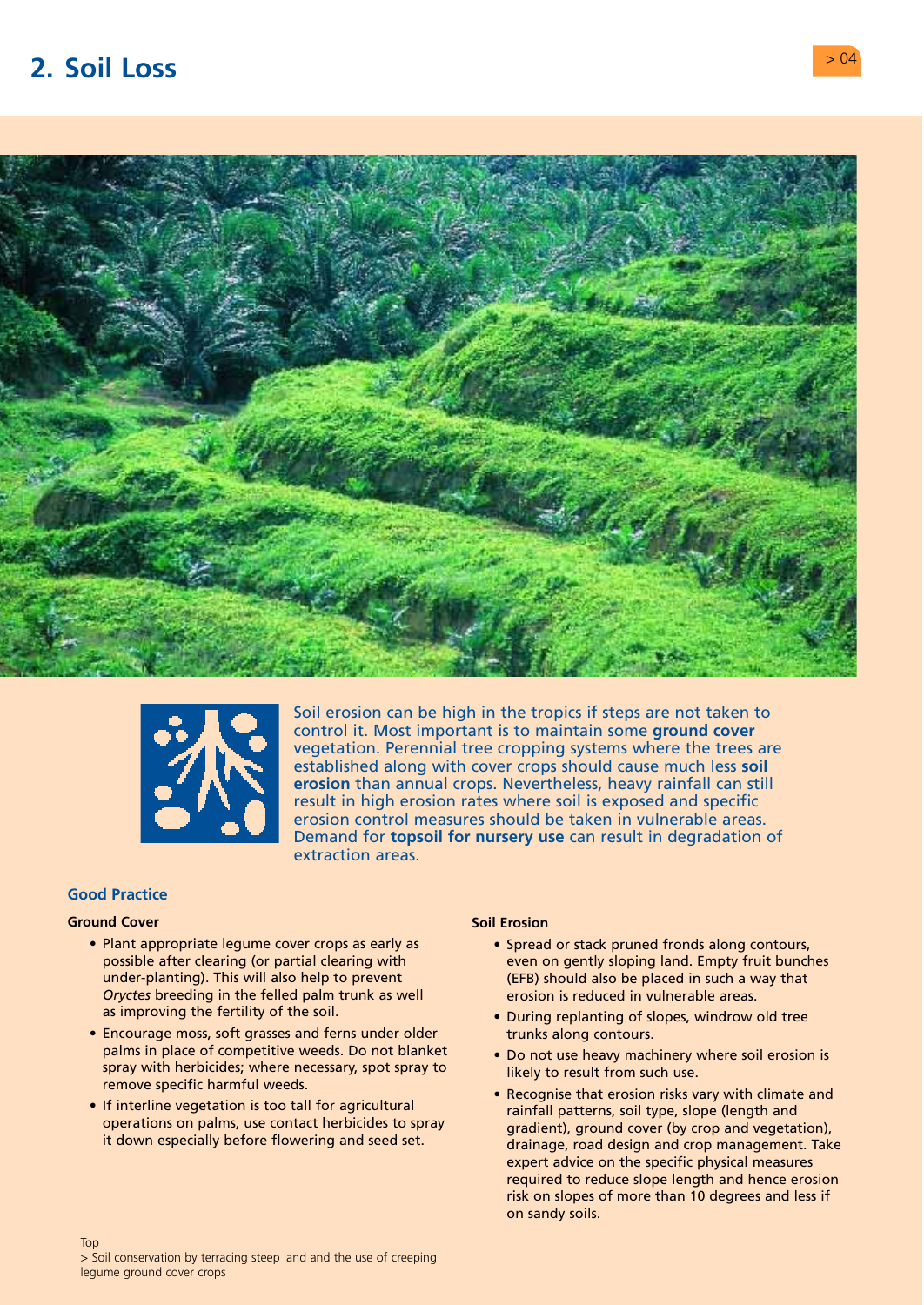- Measures to reduce erosion risk on sloping land include:
	- Soil erosion prevention terraces with or without bunds.
	- Silt pits along roads and in fields where erosion is likely,
	- Water diversion channels.
- Terrace all slopes above 10 degrees.
- Do not plant severely sloping land, which in most cases is where the slope is more than 25 degrees. In many cases, economic analysis will show that the cost of terracing such land and the crop obtainable is insufficient to make planting financially viable (see also Biodiversity, page 10).
- In some instances, erosion may merely displace topsoil within the fields (not removing it completely). This is still undesirable as palm growth will be affected by unequal soil fertility, moisture status and by tree bases being buried.

### **Nursery Topsoil Use**

- In some places, forest soil is used for nurseries. This is unacceptable, both from the point of view of forest biodiversity and soil conservation. Instead use:
	- Topsoil from disease free areas within the estate,
	- Composted EFB (which will be disease free from factory autoclaving) mixed with soil for bag filling,
	- Effluent solids mixed with soils taken from planting sites for bag filling,
	- Decanter solids mixed with soil,
	- Shell or fibre as mulch in polybags.

# **Potential Areas For Improvement**

- *Calopogonium caeruleum* and *Mucuna bracteata*  are reportedly shade-tolerant legume species (see also Nutrients, page 07). These could be tried for extended legume ground coverage.
- Follow the introduction of new legume species and investigate species mix and seeding rates to promote rapid cover, nitrogen fixation, organic matter build up (where appropriate) and shade tolerance.
- Develop a 'Whole Farm Plan' for erosion control to ensure that appropriate measures are applied for individual locations. Relate the practices adopted to expected erosion rates and, if practical, monitor soil losses at key sites to ensure that the results are as expected.
- When using compost, take nutrient content and Carbon:Nitrogen ratio into account when assessing fertiliser requirements.



> Shade-tolerant herhaceous species and ferns are encouraged as ground cover under mature palms



> During periods of heavy rainfall silt pits and roadside soakaways retain water and soil run-off



> Shell is used as a mulch for nursery planting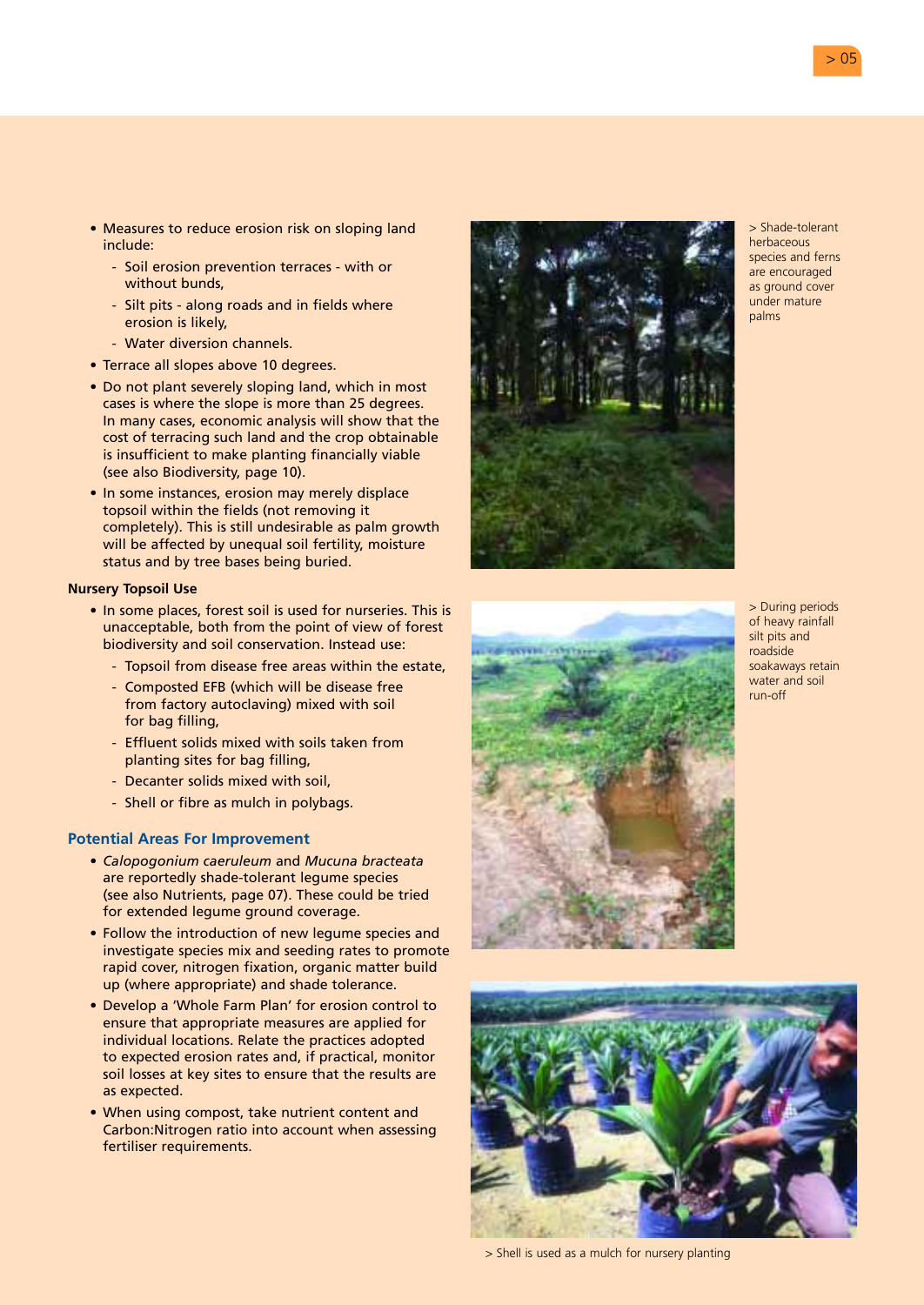# <span id="page-7-0"></span>**3. Nutrients** > 06





Economic sustainability requires the use of fertilisers on most soils. Ideally, **total nutrient inputs** (including those from soil mineralisation and compost imported) **should be very similar to nutrients exported** in the harvested product plus that stored in vegetation and the soil and palm biomass. Loss of nutrients - in wastes, through volatilisation, to **surface and ground water** and through sediment erosion - must be minimised. The **proportion of nitrogen (N) input from biological fixation**  should be maximised. Appropriate micronutrient additions will enhance the efficiency of use of nitrogen (N), phosphorus (P) and potassium (K) as well as meeting the crop's micro-nutrient needs.

# **Good Practice**

#### **Ratio of Exports to Inputs**

- Return empty fruit bunches (EFB) to the field. A yield of 25 tonnes/year of fresh fruit bunches (FFB) per hectare will give approximately 6 tonnes of EFB, so the ideal will be to apply annually about six tonnes per hectare. The EFB contain about half the potassium (K) from the FFB. Although EFB distribution costs per unit of nutrient are generally substantially higher than for inorganic fertilisers, EFB have additional benefits in returning organic matter and conserving moisture.
- Effluent distribution to the entire estate would be optimal, but is unlikely to be economical or practical. The amount of effluent from a mill will vary, but a typical figure is about 16 tonnes from 25 tonnes FFB. Increasing the efficiency of factory water use will reduce this volume and the associated storage/ pumping costs (see also Water, page 14).
- Effluent sludge from digestion ponds and land application beds/furrows should be redistributed to fields that have not received effluent application directly. Application of effluent must be avoided where contamination of streams/groundwater could occur.
- Recycle trunk nutrients at replanting. The trunks contain up to 1000 kg per hectare of K and effective recycling of this and other nutrients is a challenge to research and management. Current options are:
	- Windrowing to give a slower breakdown, especially if the palms were not poisoned prior to felling. A slower breakdown is more favourable for nutrient release to the replant, except for K, which is immediately leached on cell death.

Top

> Windrowing old palm trunks helps maintain soil organic matter and fertility in newly planted fields (for best practice, trunks should be covered by vegetation to help control the rhinoceros beetle)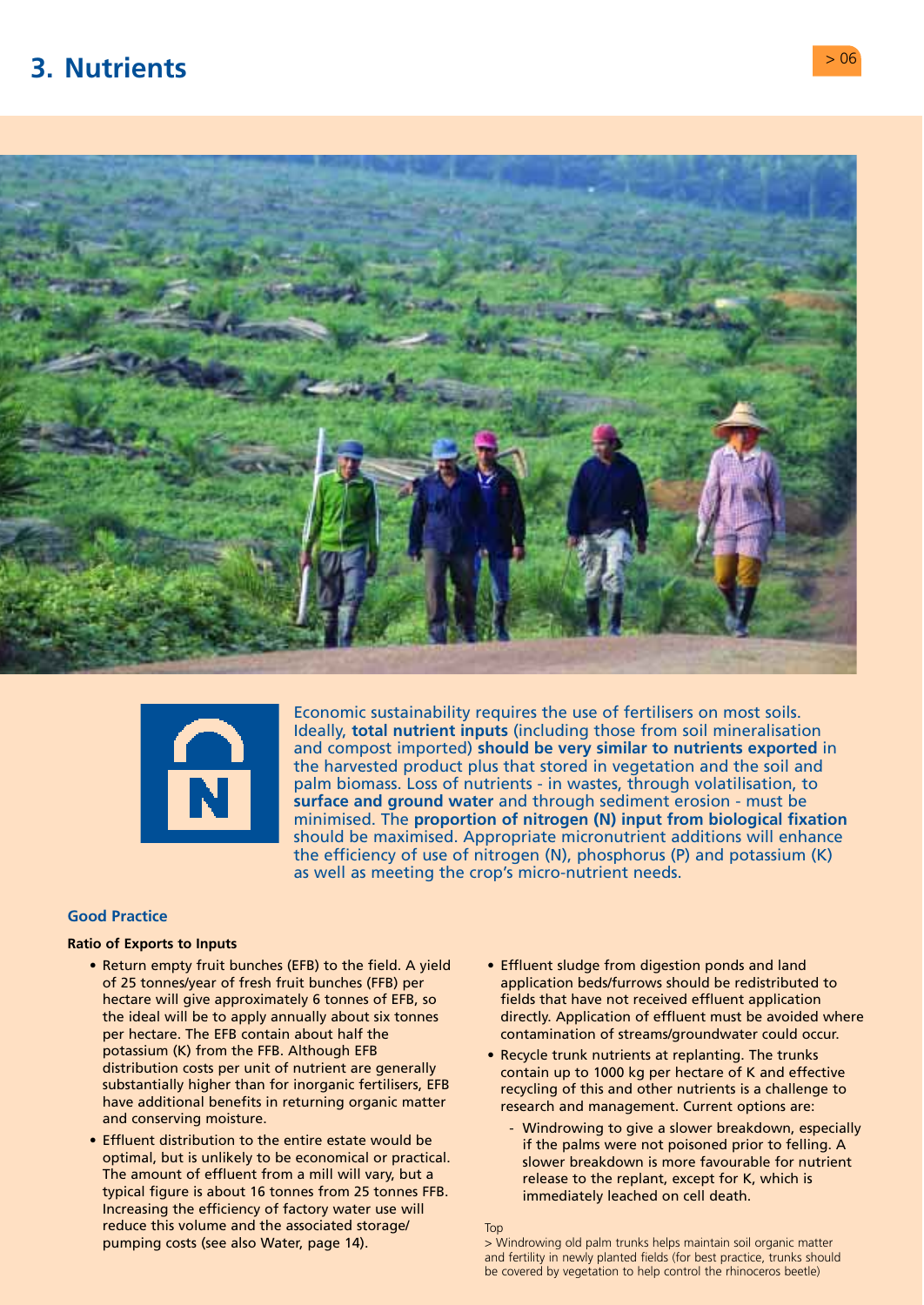- Shredding gives a faster breakdown, with all nutrients released within 2-3 years. Economic considerations will require that chippings be cost effectively spread over a much greater area than that of the replant alone.

#### **Maximise Nitrogen (N) Input from Biological Fixation**

• Good legume covers should be maintained for as long as possible after planting. In some environments it will be possible to maintain legume cover throughout the life of the palms.

#### **Nitrate and Phosphate losses to Surface/Ground Water**

- Loss of nitrate and phosphate by surface run-off and to ground water must be avoided. This is a particular concern on shallow soils or where heavy rainfall causes surface run-off/soil erosion. Elsewhere, losses will be small provided inputs can be maintained at a level close to exports in the crop.
- Take steps to minimise run-off losses by applying fertiliser when heavy rains are unlikely. Use frond placement and silt traps to contain run-off.
- Avoid applying fertilisers within 3-4 metres of watercourses.
- Algal blooms in ponds should be investigated. Blooms indicate nutrient run-off with surface water.

- A site-specific nutrients recycling plan should be drawn up: this will involve recycling EFB and effluent, each to the maximum area possible, whilst ensuring that the nutrients returned do not greatly exceed the amounts taken out in FFB. As noted under Soil Fertility (page 02), EFB should be applied preferentially in areas with low soil organic matter. To avoid over-application of K, EFB and effluent should not be applied to the same areas.
- There is some evidence that nitrogen is lost during anaerobic digestion. If this is confirmed, it would be better to recycle raw or less digested effluent, but the rate per hectare should not be so high as to clog up distribution systems, cause intolerable smell pollution, breed flies or induce soil anaerobic conditions. The rate per hectare will also require economic considerations. Effluent ponds should be regularly de-sludged and the sludge applied to fields with low soil organic matter.
- Work is needed to find ways to enhance efficiency of nitrogen fixation by legumes and other species as part of the crop cycle, including:
	- Researching legume species which persist longer (and continue to fix N) under shade e.g. *Calopogonium caeruleum* and *Mucuna bracteata*  (see also page 05).
	- Investigating variation in N fixation rates among legumes and other species.



> Legume species planted under palms to provide nitrogen and ground cover



> Effluent irrigation channel to recycle nutrients from palm oil processing waste

- Understanding inhibitory effects of N fertiliser application (to palms) on legume N fixation, to optimise the levels of N fertiliser if shade-tolerant legumes are used. In young palms this should not be a problem because the fertiliser is applied to the weeded circles close to the palms, whereas legumes grow in the interlines.
- More research on the nutrient cycle is needed. Establish a catchment study area, in which:
	- Application rates are varied for EFB, effluent and trunk chippings (from replants).
	- Palm yields, palm and soil nutrient levels and nutrients and sediments in streams leaving the catchment area are monitored.
- Investigate trunk pulverisation and use of the pulverised material in other fields during replanting.
- Investigate leaching losses from slow release fertiliser compounds.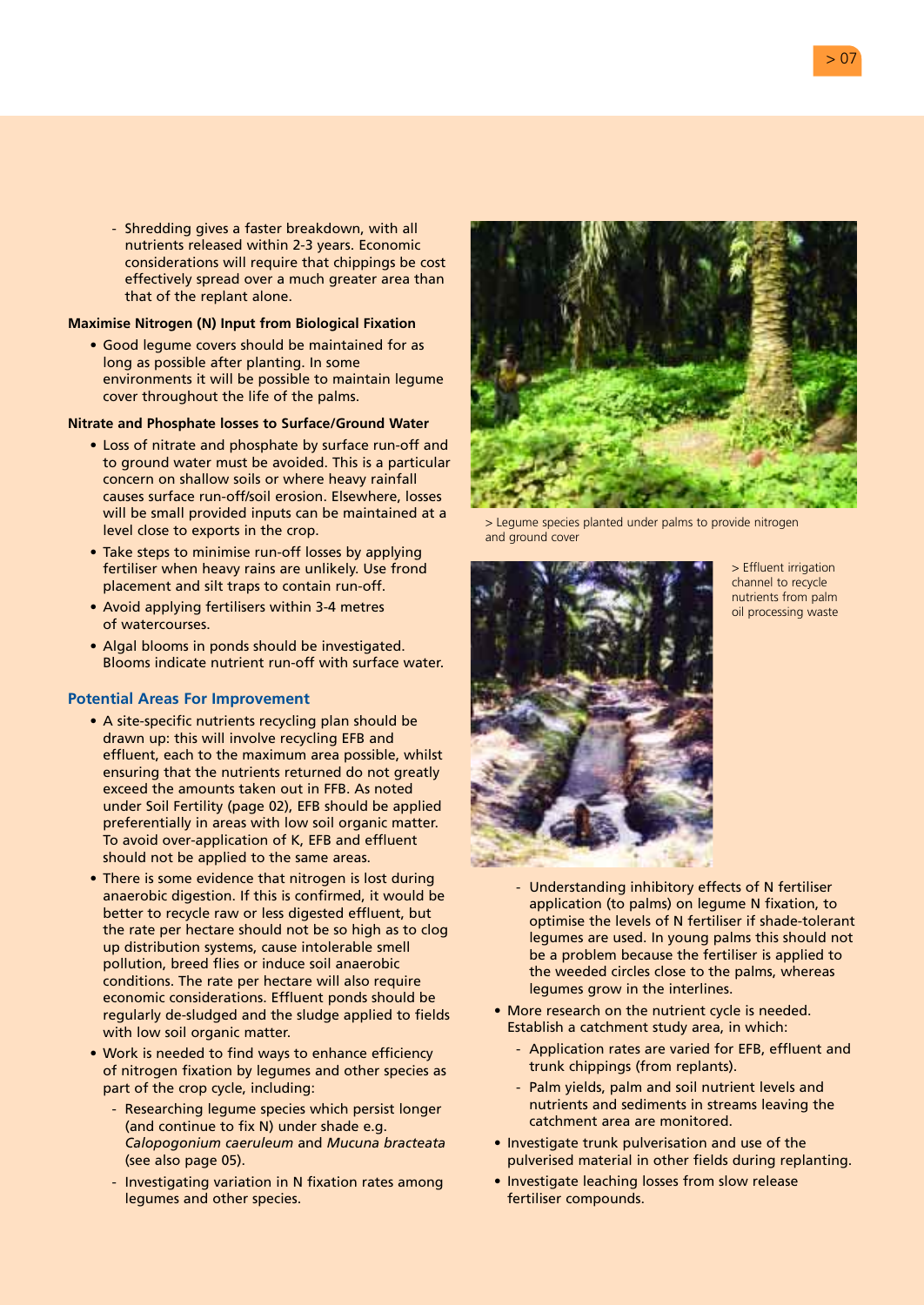# <span id="page-9-0"></span>**4. Pest Management**  $> 08$



![](_page_9_Picture_2.jpeg)

**Integrated Pest Management** (IPM) is the key to sustainable pest control. The objective is to **adopt cultural, biological, mechanical, physical** or other less-hazardous strategies **to minimise the use of pesticides**. IPM is therefore the **careful consideration** of all these available pest control techniques and their subsequent **integrated use to improve biological balance**. This should discourage the development of pest populations whilst keeping pesticide and other interventions to economic levels and will also minimise risks to health and the environment.

# **Good Practice**

### **Arthropod Pests and Fungal or Bacterial Diseases**

- Local estate field manuals must include detailed Development of census systems for the main and diseases in the area with emphasis on natural enemies. cultural controls. The main cultural controls.
- supervision must be in place. The supervision must be in place.
- Chemical application may kill natural enemies of supervision are important to reduce eco-balance pests and allow an epidemic to develop and hence disruption and ensure operator safety. should only be used where unavoidable and in the<br>
context of a well managed IPM programme.<br> **Mammalian Pests**<br>
• The main problems in oil palm estates arise from rats<br> **Kay requirements for an IPM overm include:**
- -
	- Routine cultural controls (such as destruction of the unplanted land, forests and riparian reserves.<br>
	breeding sites and maintaining good and varied<br>
	 For rats, establish and maintain owl pest boxes
- methodologies for management of the pests pests pests, founded on knowledge of life cycles and
- Procedures and protocols that mandate good pests, based on economic damage levels.
	-

- Key requirements for an IPM system include:<br>• The main problems in oil palm estates arise from rats<br>• No prophylactic use of pesticides.<br>• Routine cultural controls (such as destruction of the unplanted land, forests and
	- breeding sites and maintaining good and varied For rats, establish and maintain owl nest boxes and ground cover).<br>monitor occupancy. If socially acceptable locally, snakes and large reptiles may also be encouraged.

> Checking owl boxes for occupancy. Owls are actively encouraged on estates as they are predators of rats - an important pest of palm oil fruit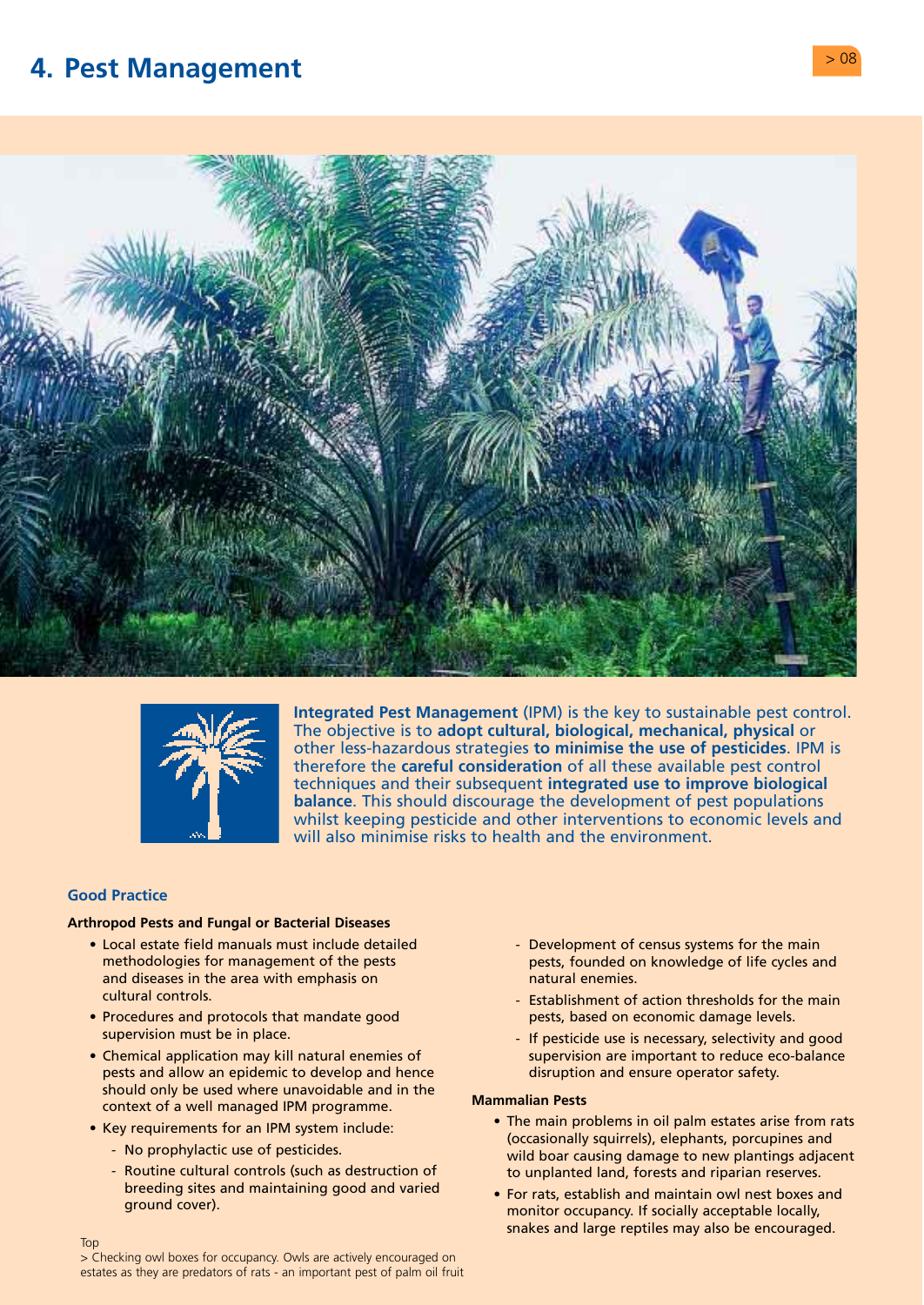- Monitor rat population and degree of damage to establish appropriate economic control levels, recognising that with biological intervention 100% control will not be achieved.
- Where adequate control cannot be achieved with owls and other predators alone, seek the more environmentally friendly baits and poisons.
- Use warfarin baiting only where necessary, strictly following the 4-day replacement round regime. Any deviation from this is likely to result in poor control and increase the risk of warfarin resistance developing. Second generation anticoagulants are more harmful to owls and should only be used if there is local evidence of warfarin resistance.
- For other mammals, prevent entry into plantings with the use of appropriate fencing.

#### **Fungal Diseases**

- Measures to minimise losses from known fungal diseases should be taken. These include:
	- *Ganoderma* (Malaysia, Indonesia, Thailand, India and Papua New Guinea) – practise high standards of field sanitation, especially where disease is detected.
	- *Fusarium* (Africa, Latin America) plant tolerant material.
	- Fatal yellowing (Latin America) ensure good drainage, avoid soil compaction and maintain good potassium status.

#### **Weed Control**

- Ensure that ecologically and medically safe compounds are used, applied in accordance with industry and extension services' best practice and using low volume spraying methods.
- To achieve sustainable weed control and reduce the risk of developing herbicide resistance, a planned programme of changing active ingredients may be introduced.
- Restrict spraying to the minimum areas necessary (palm circles, harvesting paths).
- Maintain interline vegetation mechanically if possible; if the use of herbicides is considered necessary, do not 'blanket' spray or eliminate all ground cover.
- Do not remove the soft epiphytes from palm trunks, which provide a habitat for predators of the main foliage pests. Only woody species need be removed.

#### **Pesticide Use**

- PESTICIDES MUST NOT BE USED if workers are not trained, proper use procedures are not in place, or appropriate application equipment and protective clothing is not available.
- Do not use pesticides that are not approved under local legislation.
- Pesticides should be selected with regard to terrestrial and aquatic ecosystem toxicity, to reduce the risk to operators and the environment. Management must be able to justify the use of each pesticide. Pesticide choice must take into account the effect on beneficial flora, fauna and micro-organisms.
- Purchasing decisions for pesticides should take account of quality (low cost generics may contain toxic by-products) and the quantity ordered must not exceed that which can be used before expiry dates. Purchase from suppliers who will take back empty containers for proper disposal.
- Pesticides must be stored safely and securely and usage procedures, including action to be taken in the case of spillage incidents, should be clearly defined and enforced.
- Spray equipment must be designed and maintained to use as little pesticide as possible, targeted effectively. It is important to minimise spraydrift, especially where drains, ditches or larger watercourses could be contaminated, or near accommodation.
- Accurate records must be kept of pesticide use.
- There must be careful attention to operator safety:
	- Training and retraining.
	- Provision of suitable protective clothing with regular checking and replacement.
	- Personal washing facilities must be available and used after working with pesticides. All clothing and equipment must be appropriately washed/cleaned.
	- Routine health checks for operators and appropriate measures should be in place for first aid and poisoning incidents, including access to antidotes.

![](_page_10_Picture_28.jpeg)

> Spot spraying with proper targeting of weeds requires access to appropriate herbicides, application equipment, protective clothing and training

- Investigate the use of empty fruit bunch mulch (or trunk chippings or other mulch 'sheets') for circles in mature and immature areas to reduce herbicide requirement. Fertiliser application to circles could help weed control, but may give less efficient nutrient recycling than more widespread application.
- Further research into effective methods for the management of key pests and diseases (*Ganoderma*, *Fusarium*, fatal yellowing, *Oryctes*), concentrating on cultural practices, defining action thresholds and improving the safety and effectiveness of chemical methods of control.
- Promote research on bio-control agents (predators, parasites, bio-fungicides and pheromones) as IPM tools. Where results are encouraging, incorporate their systems into management practices and evaluate their effectiveness and consequences for pest management and the wider environment.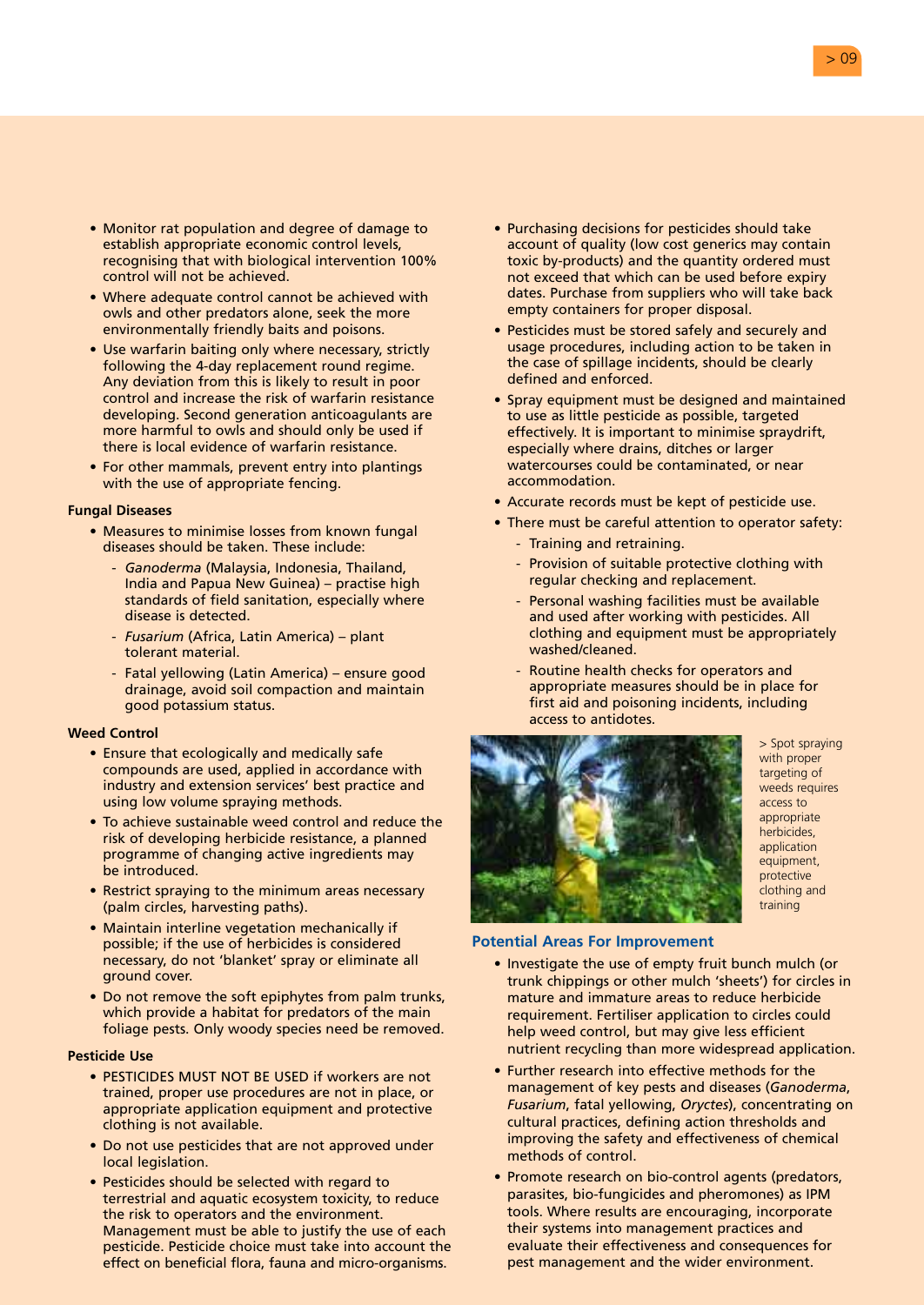# <span id="page-11-0"></span>**5. Biodiversity CONSIDERED ASSESSED ASSOCIATES**

![](_page_11_Picture_1.jpeg)

![](_page_11_Picture_2.jpeg)

Maintenance of **genetically diverse germplasm** of the crop is essential for the crop to meet changing needs of the future. **Conservation of biodiversity** in the estate and its surroundings is important, particularly where plantations are located in areas of high conservation value.

#### **Good Practice**

Top

#### **Crop Genetic Diversity**

- Ensure that company plant breeding programmes include conservation projects for important breeding stocks.
- Support and/or participate in industry efforts to conserve crop germplasm.

### **Biodiversity Within and Around the Estate**

- Abandon oil palm growing in unprofitable areas and convert such areas into wildlife reserves.
- Enhance the farm environment for locally important, rare or endangered species by providing appropriate habitats and adopting the right cultural practices, including the avoidance of pesticide damage to beneficial flora and fauna.
- Before any extension of the plantation into new areas, carry out a full environmental impact assessment and follow the resultant recommendations.
	- Extension into areas of 'primary' forest is NEVER acceptable.
	- Extension into degraded lands and areas previously used for other crops (or grassland), where available, is to be preferred over extension into areas such as forests or wetlands – even if partially degraded.
- Maintain riparian reserves along watercourses populated by native species. Plant native trees where they are absent. The size (width) of the reserve should at least equal the width of the watercourse if no national or regional requirements are in place.

> Increasing biodiversity by providing a habitat for indigenous flora and fauna. A combination of forest and riverine conservation areas within a palm oil estate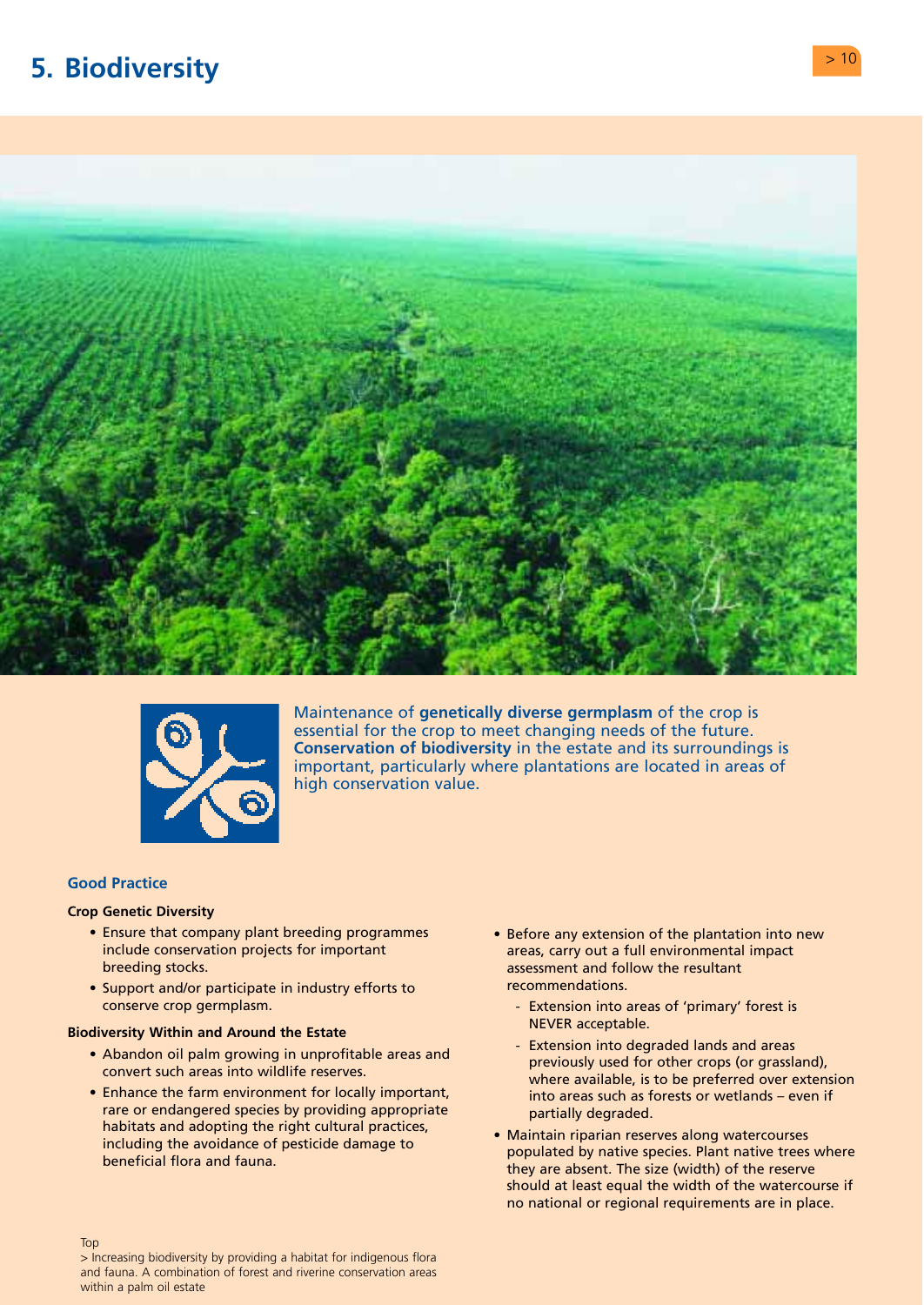- Link riparian and other reserve areas within the estate and neighbourhood wherever possible to form wildlife corridors and refuges.
- Plant more native trees in areas where they do not interfere with plantation operations. There are frequently opportunities in housing and recreation areas, along roadsides and in otherwise vacant land.

- Join efforts on a broader ('landscape') scale, to develop or conserve areas of forest or similar reserves, where needed to support stable populations of desirable species. Achieving larger reserves to support biodiversity will usually require working with other estates/land owners and public sector bodies.
- Work with international and local initiatives to encourage biodiversity, minimise use of ecotoxic pesticides and put in place Integrated Pest Management and conservation measures for rare or endangered species, within the farm (see also Pest Management, page 08).
- Co-operate with national museums and biodiversity research programmes to assess and document biodiversity of plantations and surrounding areas.
- Clearly establish the economics of the cultivation of marginal areas. Do they cost more than they are worth, with or without the ensuing damage being taken into account?
- Do not allow hunting within the estate.
- Enlist the appropriate Wildlife Department to assist in managing endangered animals that damage palms or threaten livelihoods.

![](_page_12_Picture_9.jpeg)

> Areas of natural forest should be maintained on land unsuitable for cultivation

![](_page_12_Picture_11.jpeg)

> Forest conservation is critical to management of water catchment areas

![](_page_12_Picture_13.jpeg)

> Preserving the diversity of oil palm types will help producing regions provide palm oil for future generations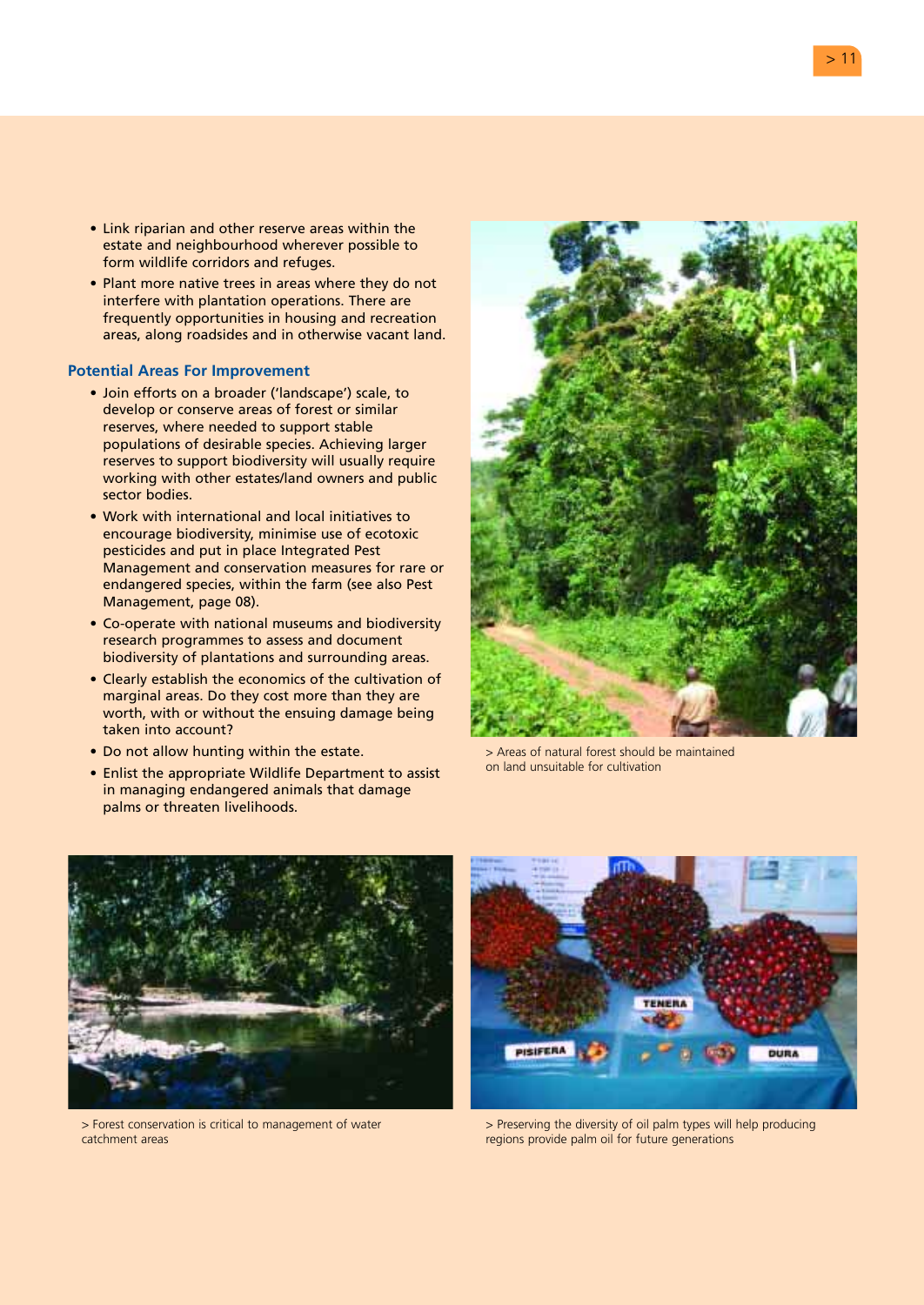# <span id="page-13-0"></span>**6. Product Value**  $>12$

![](_page_13_Picture_1.jpeg)

> Laboratory measurement of palm oil quality including free fatty acid content and oxidation level

![](_page_13_Picture_3.jpeg)

![](_page_13_Picture_4.jpeg)

Sustainable agriculture must be **profitable**. On the output side, this will involve producing the optimum amount of high **quality** product, minimising costs/waste and adding value wherever possible. Consumer concerns about food safety, environmental performance and social responsibility must be satisfied.

# **Good Practice**

#### **Profitability**

- Optimise yield, taking into account costs, to maximise margins.
- High yields, harvesting efficiency and the right harvesting standards are important in maximising product value, as are factory extraction efficiency and maintaining a high oil extraction ratio.

#### **Product Quality**

- FFA (free fatty acid) content and oxidation must be kept to acceptable levels to maintain access to the market. Fruit must be collected from the field soon after harvest and be processed quickly.
- All potential contamination sources in the product stream should be covered by strict quality control.

- Site specific precision agriculture to optimise inputs, thus reducing costs and enhancing productivity.
- Seek value addition wherever possible and profitable. For example, price premiums may be obtained for consistent quality produce, identity preservation and special quality oils.
- Plant breeding research for higher efficiency and value addition.

![](_page_13_Picture_17.jpeg)

> Timely harvesting of fruit from the field to maximise quality

![](_page_13_Picture_19.jpeg)

> In-field quality assessment of fresh fruit bunches

![](_page_13_Picture_21.jpeg)

> Plant breeding programmes to improve quality and yield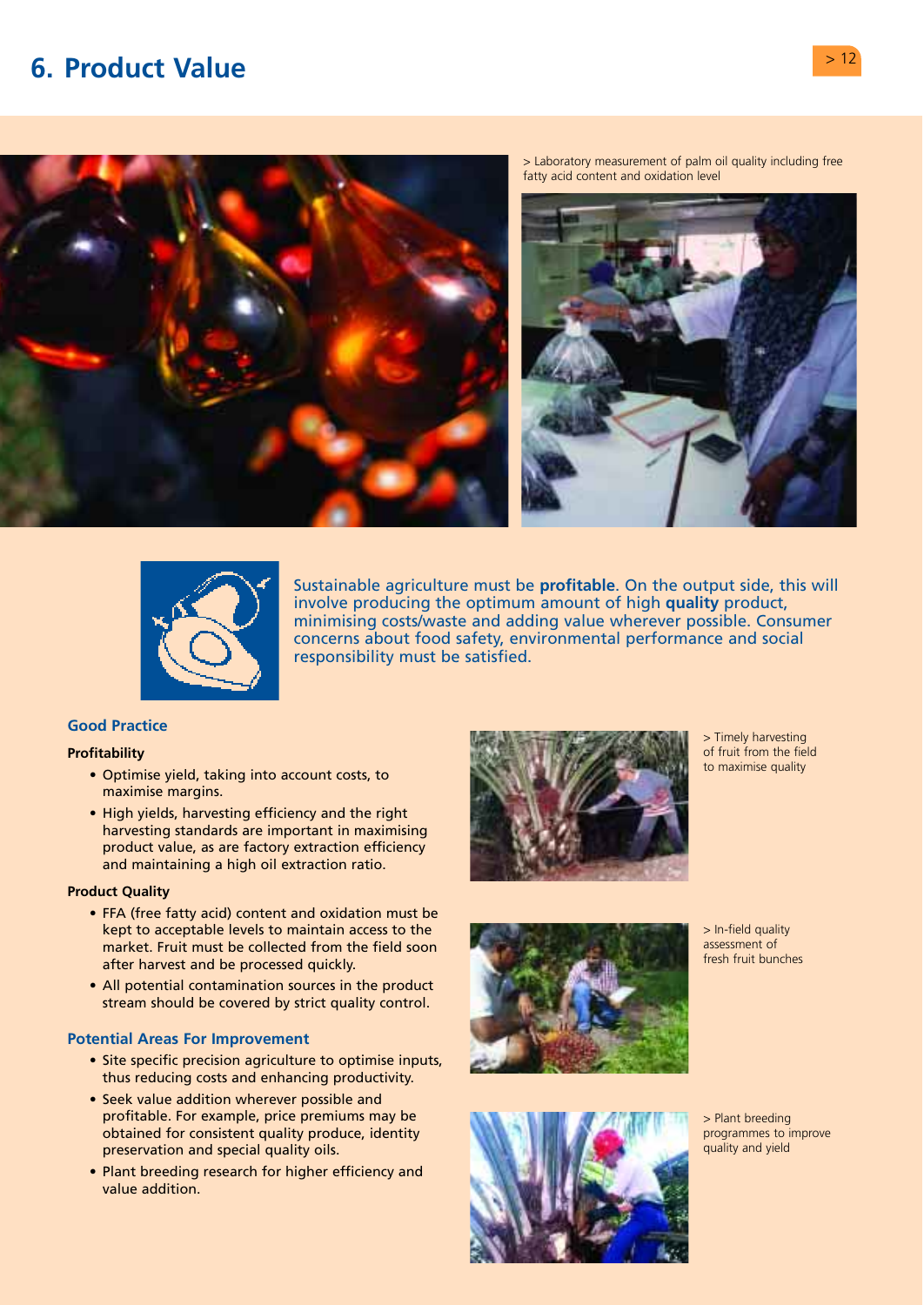# <span id="page-14-0"></span>**7. Energy** > <sup>13</sup>

![](_page_14_Picture_1.jpeg)

> Reduce fuel use with careful planning and management of the logistics of harvesting and transportation and by keeping vehicles well-maintained

![](_page_14_Picture_3.jpeg)

> A system of feeder and main roads provides for efficient crop harvesting and agricultural processes

![](_page_14_Picture_5.jpeg)

![](_page_14_Picture_6.jpeg)

> Emissions from palm oil mills should be regularly audited and reduction measures implemented where shown to be necessary

> Shells and fibre are used as a renewable energy source to power factory operations

![](_page_14_Picture_9.jpeg)

The **efficient use of renewable energy resources** should be targeted since the use of non-renewable sources, such as fossil fuel, is not sustainable in the long term. **Greenhouse gases** and **polluting gaseous emissions** must be minimised.

### **Good Practice**

# **Efficiency and the Use of Renewable Resources**

- The use of shell and fibre (biomass) as fuel in palm oil factories ensures that non-renewable fuel consumption is low compared with the production of other vegetable oils. A high oil yield per hectare and processing factory locations within growing areas support relatively efficient fossil fuel use for field operations, as compared with other oil crops. There is nevertheless room for improvement:
	- Boiler and mill efficiency should be optimised. Invest in new, more efficient boilers if necessary.
	- The use of fossil fuel for vehicles, factory start-up and other activities should be minimised.
	- Wherever possible, surplus shell and fibre should be used to generate power for offices and housing.

#### **Greenhouse Gas Emissions**

- Minimise fossil fuel consumption (see above) and hence CO2 emissions.
- The ponding of effluent to allow breakdown of its organic waste releases methane, which is more damaging as a greenhouse gas than the atmospheric  $CO<sub>2</sub>$ fixed in the waste. Field application of raw or partially digested effluent should reduce methane emissions.

#### **Polluting Gaseous Emissions**

• Install scrubbers in factory chimneys to reduce particulate and other polluting emissions significantly.

- If urea is used as a fertiliser, the release of ammonia may contribute to atmospheric nitric acid (a component of acid rain), but this is generally not a problem under high rainfall conditions.
- Controlled broadcast application and good drainage to avoid water logged conditions can help minimise the release of ammonia from nitrogen fertilisation.

- If effluent is digested, collection of biogas for use as a fuel (for vehicles, electricity generation, cooking or lighting) is possible but not normally economical. Government may need to be consulted to achieve changes in selling structures for electrical power or appropriate tax incentives. Renewable energy funding and emissions trading may provide mechanisms to finance the necessary research for reductions in greenhouse gas production.
- Further research is needed to understand the optimal use of co-products. There is potential as both a fuel source and a source of nutrients, and a need to minimise pollution risk. Hydrogen sulphide and ammonia produced in effluent ponds are pollutants and represent a net loss of nutrients from the system. There are, therefore, benefits from the field spreading of undigested effluent but these must be managed in the context of the risk of creating offensive smells, polluting nearby watercourses and potential phytotoxicity to palms.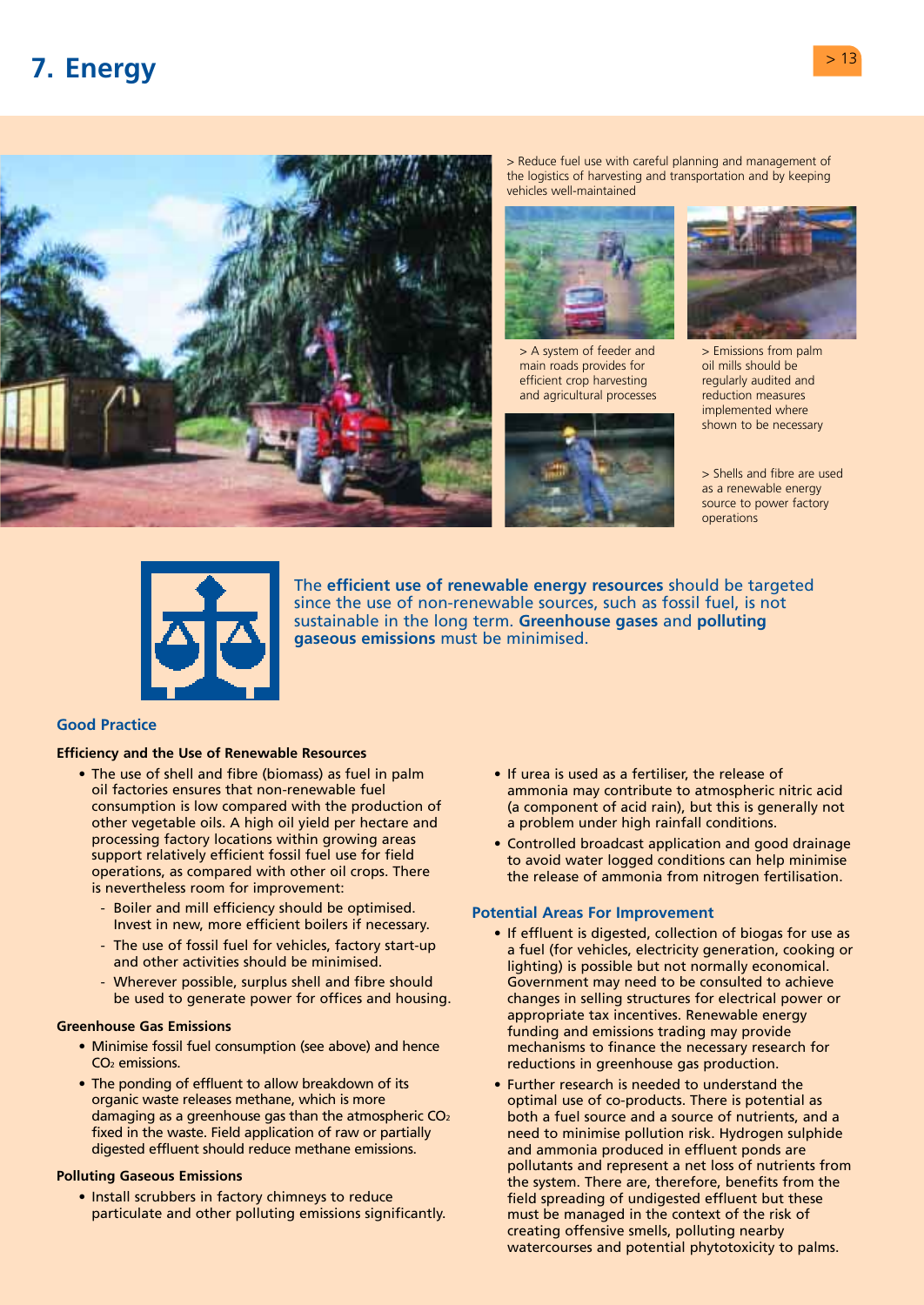# <span id="page-15-0"></span>**8. Water** > 14

![](_page_15_Picture_1.jpeg)

> Conserving areas of natural habitat along watercourses is critical to supporting stable populations of wildlife

![](_page_15_Picture_3.jpeg)

> Water reservoir and treatment to provide domestic water supplies for employees

>Silt pits intercept run-off during periods of heavy rain, conserving water and soil in new and mature palm fields

![](_page_15_Picture_6.jpeg)

Water may be used for **irrigation** of oil palms and is also used in the oil extraction process. The **volume used** and extraction from **sustainable sources** need to be considered, together with preventing potential **pollution from factory effluent** or discharge from factory washdowns.

# **Good Practice**

#### **Irrigation**

- Use appropriate irrigation for nurseries. Drip systems use less water but require it to be very clean. Perforated tubes are more portable but do not provide uniform watering (unless raised) when seedlings are more than eight months. Overhead sprinklers are more wasteful of water but are a cheaper option for permanent nurseries where water is readily available.
- Monitor the quality of irrigation water. Water that is harvested from agricultural or industrial areas may have effects on soil nutrient retention and release equilibria. There may also be toxicity effects from pollutants.
- Apply irrigation where it is most cost-efficient to do so. It may be better to apply more water to a smaller area to achieve maximum return on capital and labour.
- If significant quantities of irrigation take place over a long term consider possible salinity build-up in the topsoil.

### **Factory Process Water**

- Minimise process water use in the factory.
- Keep clean and dirty water separate. Do not send rainwater and washing water into the factory effluent stream. Check that flows do not mix during heavy rain.
- Ensure that any water harvesting is not at the expense of other users further downstream.
- Construct, maintain and tap from in-field dams and water catchments.
- Ensure that refuelling and lubrication operations for pumping equipment do not pollute watercourses.
- Monitor output from effluent ponds carefully to ensure that oxygen demand is not a problem.
- Where digested effluent is recycled, it is important to ensure that run-off does not enter watercourses.
- Buildings with appropriate roofing can feed water tanks to collect rainwater for non-potable domestic use and factory cleaning operations.

- Investigate differences in process water use between factories, and implement best practice on process water utilisation and handling of factory effluents.
- If effluent ponds result in loss of nitrogen (N), and thus less efficient nutrient recycling, field application of less digested effluent should be considered. The pollution aspects of this will need attention (see also Nutrients, page 07 and Product Value, page 12).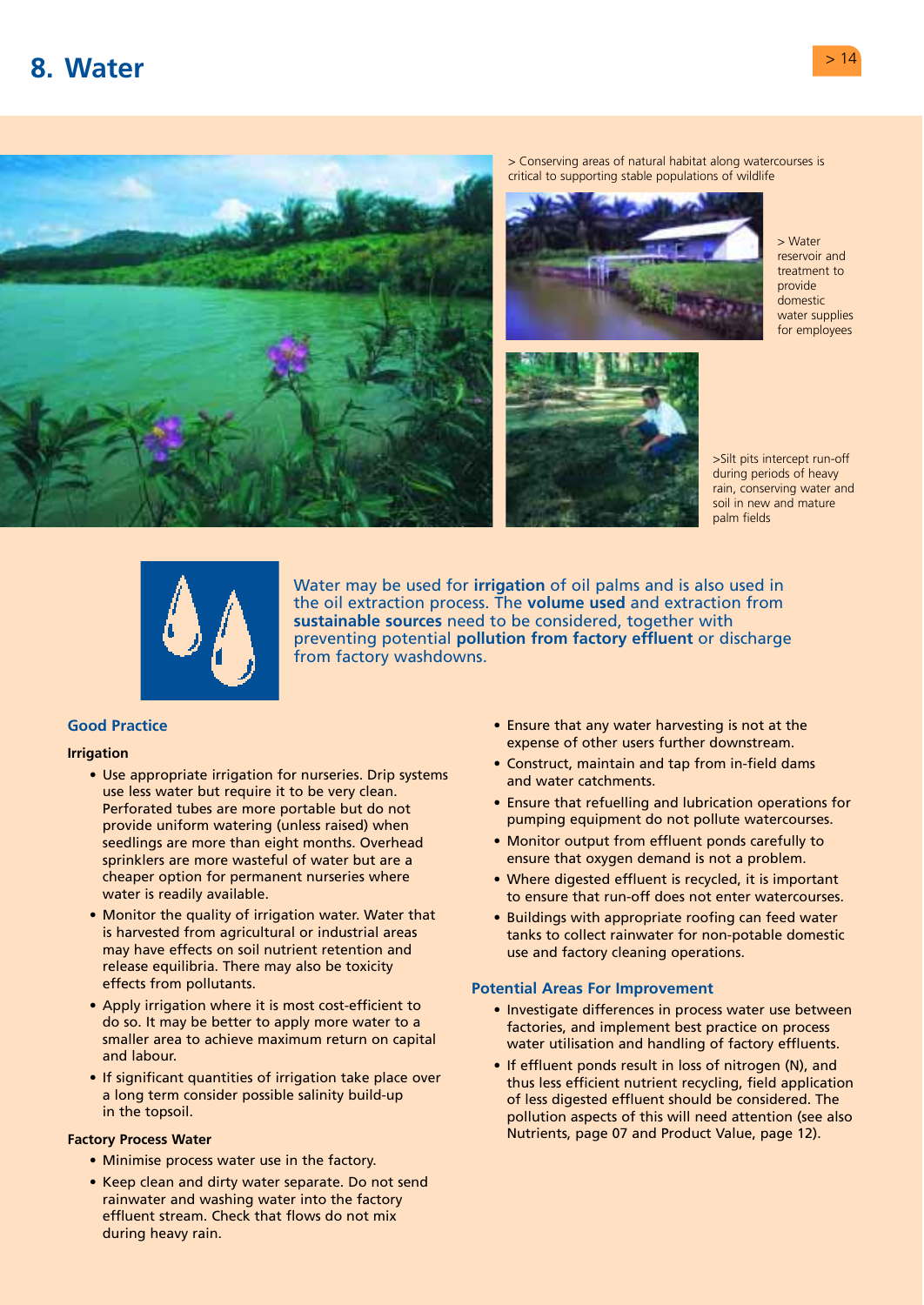![](_page_16_Picture_0.jpeg)

# <span id="page-16-0"></span>**9. Social and Human Capital**

![](_page_16_Picture_2.jpeg)

> Palm oil estates have a very close relationship with employees who rely on the company for much of their social and economic needs including housing, healthcare and education

![](_page_16_Picture_4.jpeg)

> Infrastructure for religious and cultural community support

![](_page_16_Picture_6.jpeg)

> Housing and clean water supplies for employees

![](_page_16_Picture_8.jpeg)

**Good relationships** with the **workforce** and their dependants, **local community**, suppliers, customers, district/regional and national **Government** and responsible **non-governmental organisations** (NGOs) are vital for long-term sustainability of a business. **Healthy, well educated people** are assets to the enterprise and vital for the sustainable development of the nation.

# **Good Practice**

#### **Relationships Within the Company**

- All employers should adhere to legislation on employment benefits and conditions, child labour and social security. Where there is no such legislation institute nationally acceptable in-house standards. Terms and conditions should be such that the turnover rate amongst permanent employees and seasonal labour is low enough to ensure skill levels are maintained.
- Ensure employee grievance procedures are fair and transparent and that employees are confident to use them should the need arise.
- Institute regular channels for dialogue between management and employees.
- Provide housing, medical, educational and welfare amenities to national standards or above.

#### **Relationships with the External Community**

- Maintain dialogue with relevant national/local authorities, either directly or through industry bodies, and seek active influence in national Government/ industry/NGO partnerships and similar bodies.
- Maintain good relationships with the local community, encouraging responsible use of the land and company facilities for amenity, social or traditional purposes.
- Be a good customer, citizen and supplier pay and supply on time and at the agreed price. Ensure that contracts with suppliers are fair, and that weak stakeholders are fully represented in the decisions that affect them.
- Ensure that all transactions have legal standing.
- Group together with other neighbouring industry members to develop local supply-chains.
- Use Annual Reports and other means to enhance the company image through communicating the company's high standards of social, human and environmental care.

#### **Human Capital**

- Ensure workers and their families have access to medical, educational and recreational facilities. Health and welfare programmes should include clean water provision, vaccination programmes, HIV awareness, nutrition information and education in the advantages of having smaller families.
- Encourage social programmes that enhance literacy, health, safety and environmental awareness. Rural literacy can be improved by "starting them young" i.e. rural child care centres or crèches should include learning programmes besides physical care.
- Safety and environmental awareness should be part of communications with local communities.
- Make training and re-training a permanent feature of employment.

- Farmer groups and larger plantations may consider developing partnerships with Government to address shared threats and support public services.
- Develop methods of 'Social Impact Assessment' for new plantation projects.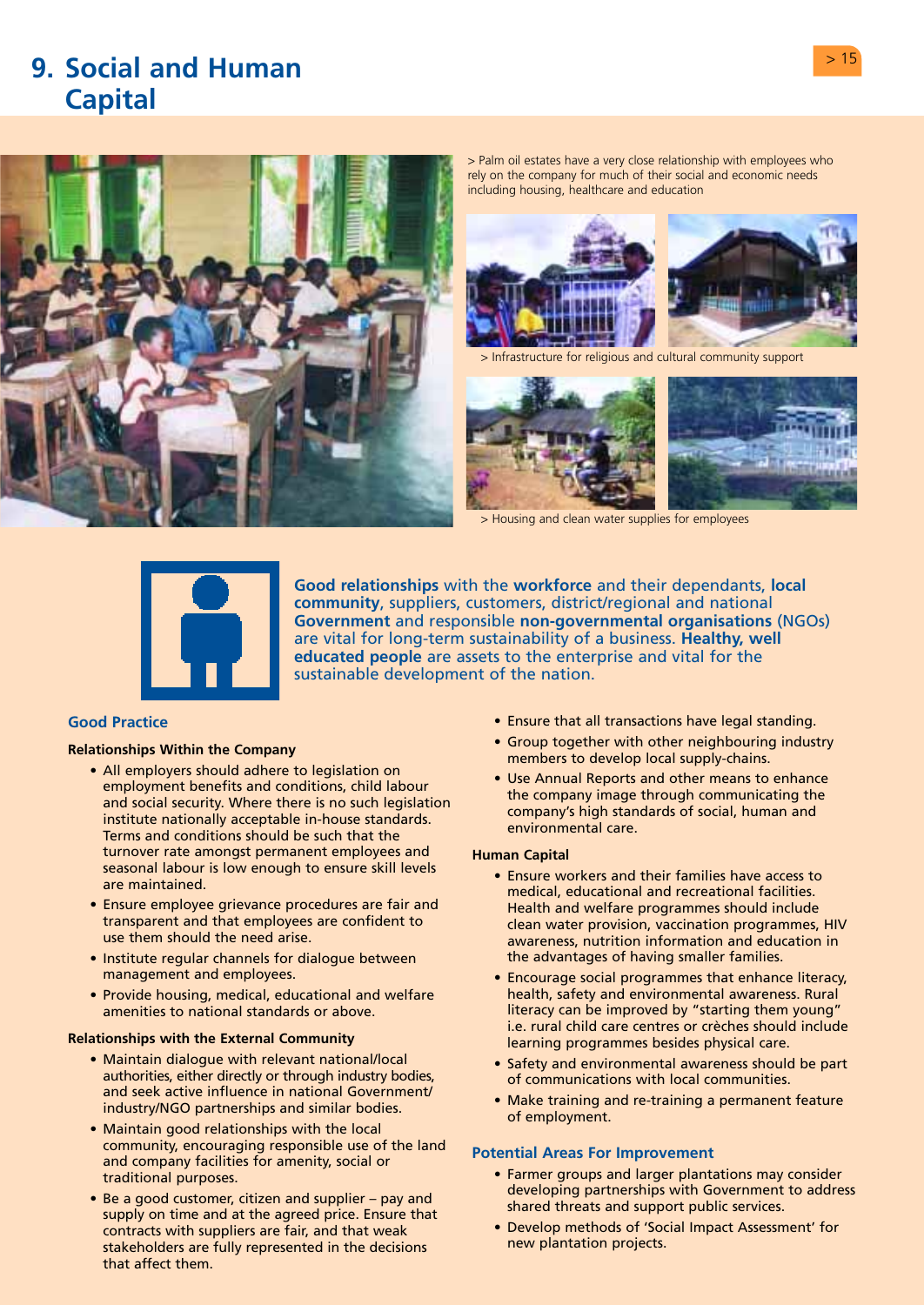# <span id="page-17-0"></span>**10.Local Economy** *Particular and <b>Particular Particular and Particular 2016*

![](_page_17_Picture_1.jpeg)

> Training events for local smallholders encourage growers to share experiences of good agricultural practice leading to improvements throughout the growing community. This benefits both farmers and the local economy

![](_page_17_Picture_3.jpeg)

> Sustainable agriculture visitor centres can help to educate employees and the local community about the importance of sustainable growing practices

![](_page_17_Picture_5.jpeg)

**Rural communities** are dependent on sustainable local agriculture. Farmers and estates can help **build and sustain** these communities, to **mutual benefit,** by buying and resourcing locally.

## **Good Practice**

- Use competitive local goods and service suppliers wherever practical.
- Provide maximum employment opportunities for local people.
- Encourage employees to spend their money in support of their families, maximising longer-term community benefit through improving standards of living and infrastructures.
- Contribute to and/or encourage savings.

- Work with local suppliers and national institutes to develop or find competitive local alternatives to imported goods and services.
- Seek multiplier effects in contributing to the local economy. Prefer suppliers who source locally and who are not mere intermediaries, supplying materials from outside the local economy.

![](_page_17_Picture_15.jpeg)

> Prize winning smallholder. Local growers can be encouraged to adopt more sustainable practices through award schemes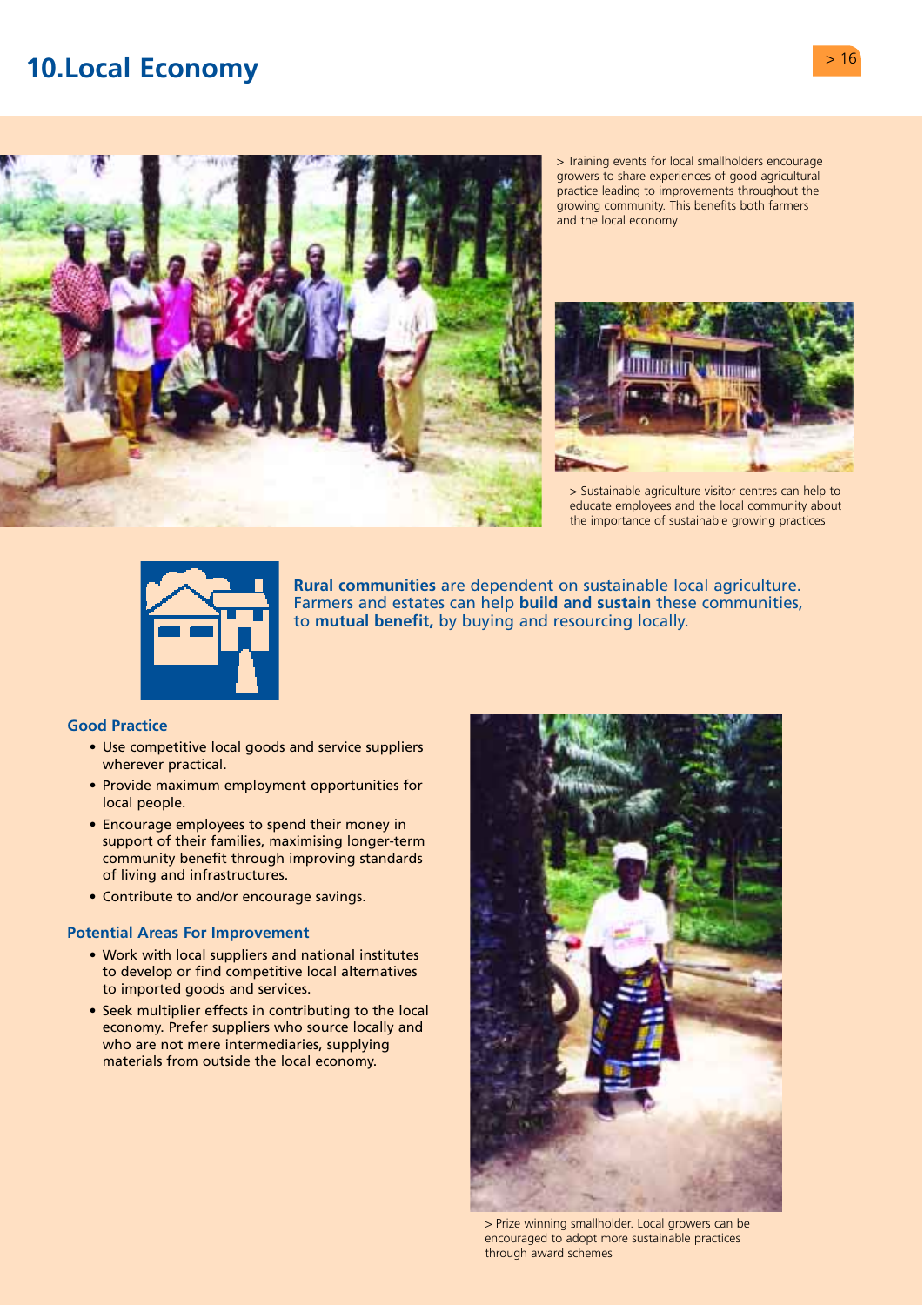# <span id="page-18-0"></span>**Sustainable Palm Oil Publications from Unilever**

- **Palm Oil: A Sustainable Future.** Providing background to our approach to palm oil and sustainable agriculture.
- **Sustainable Palm Oil: Good Agricultural Practice for Farmers.** A practical guide for the smallholder farmer.
- **Sustainable Palm-Oil: Methods for Sustainable Agriculture Indicator Assessment.** A detailed technical guide to the methodologies recommended for the measurement of sustainability indicators.

# **Other Sustainable Crop Publications from Unilever**

- **Tea: A Popular Beverage Journey to a Sustainable Future.**
- **Sustainable Tea: Good Agricultural Practice Guidelines.**
- **Sustainable Tea: Methods for Sustainable Agriculture Indicator Assessment.**
- **In Pursuit of the Sustainable Pea: Forum for the Future and Birds Eye Wall's (Unilever).**

# **Sustainability Initiative Publications from Unilever**

#### **Agriculture**

- **Growing for the Future: Unilever and Sustainable Agriculture.**
- **Growing for the Future II: Unilever and Sustainable Agriculture.**

#### **Fish**

**• Fishing for the Future: Unilever's Sustainable Fisheries Initiative.** 

#### **Water**

**• Our Everyday Needs: Unilever's Water Care Initiative.** 

#### **Credits**

We would like to acknowledge the support of the many contributors to this project including the following:

### **Unilever Companies:**

Benso Oil Palm Plantation, Ghana

Twifo Oil Palm Plantation, Ghana

#### **Other Organisations:**

Pamol (Johor and Sabah), Malaysia (formerly a Unilever Company)

Malaysian Palm Oil Association (MPOA) [\[www.mpoa.org.my\]](www.mpoa.org.my) 

[WWF - the global envi](www.panda.org)ronment network [www.panda.org]

Agriculture Initiative.

# **Other Contributors:**

**Editorial & Production:** Silver Dialogue [\[www.silverdialogue.com\]](www.silverdialogue.com) 

Copies of these booklets can be obtained from [www.unilever.com o](www.unilever.com)r can be requested by e-mail from

For more general background on Unilever and

Sustainability, the Environment and Social Responsibility visi[t www.unilever.com \(](www.unilever.com)click link for environment & society) or visi[t www.growingforthefuture.com fo](www.growingforthefuture.com)r specific information on the Unilever Sustainable

[sustainable.agriculture@unilever.com.](mailto:sustainable.agriculture@unilever.com)